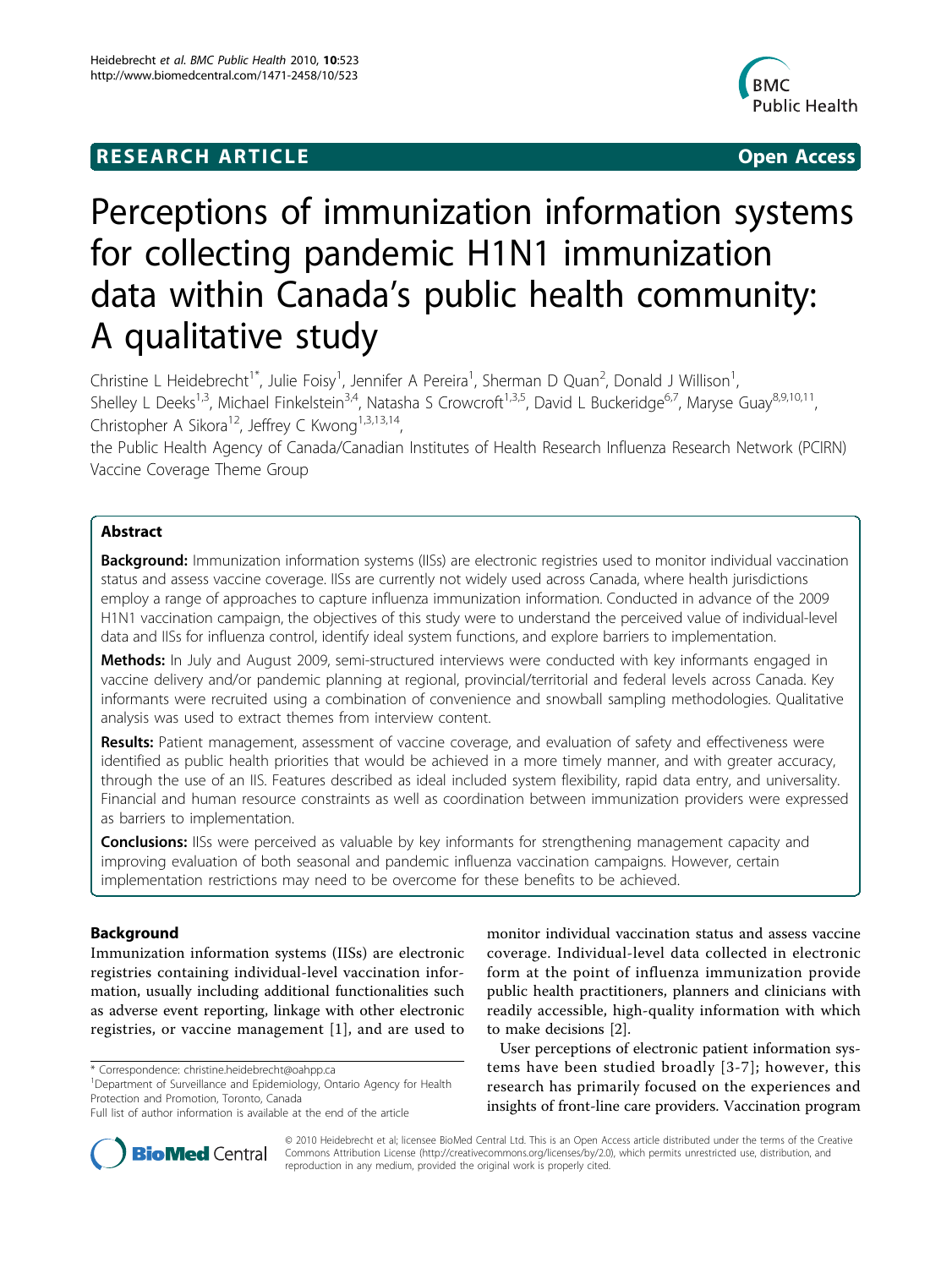planners, policy makers and other public health professionals all rely on immunization data, but little is known about these users' perceptions of IISs for influenza vaccination.

Canadian jurisdictions employ a range of approaches to capture seasonal influenza immunization information, including full IISs, physician billing records, paper systems that maintain information in paper format either in aggregate form or at an individual level, and hybrid systems in which paper immunization records are transferred to an electronic database. In advance of the pandemic (H1N1) 2009 influenza vaccination campaign, we were interested in learning about the perspectives of individuals from jurisdictions with access to IISs as well as those from jurisdictions employing less comprehensive data collection methods. In this study we explored the perceptions of key informants from influenza vaccination programs at federal, provincial/territorial and regional levels, and we sought to answer the following questions: (1) What are the perceived benefits of collecting individual-level data, for pandemic, as well as seasonal influenza immunization? (2) Which features and functionalities should an ideal immunization information system encompass? (3) What are the perceived barriers to collecting individual-level data? (4) What are the perceived barriers to achieving an ideal IIS?

## Methods

## Sampling and recruitment

The breadth of information that was sought in this study led us to identify key informants engaged in vaccine delivery and/or pandemic planning in regional, provincial/territorial and federal jurisdictions. To ensure that the findings reflected perspectives from across Canada, recruitment was initiated by approaching members of a national committee representing all thirteen provinces and territories, as well as federal bodies, who are working towards creating a national network of immunization registries. These members were approached electronically, through a recruitment email requesting their participation in a telephone interview. Snowball sampling was used to recruit additional participants by asking interviewees to provide names of other individuals in their jurisdiction involved with pandemic planning, vaccine program development and/or vaccine delivery. Recruitment of participants continued until broad geographic representation had been achieved to the extent possible given the limited availability of our target population during a pandemic period. Ethics approval was granted by the University of Toronto's Health Sciences Research Ethics Board.

#### Data collection

A semi-structured approach to data collection was chosen in order to focus each interview session on particular topic areas while providing an opportunity for broader participant insights to be expressed during the course of the dialogue. Key questions were developed by the research team based on study objectives. All interviews were conducted over the telephone by one member of the research team, and recorded with an electronic voice-recorder once consent was obtained. Recordings were transcribed verbatim by an external transcriptionist for analysis purposes.

## Data analysis

Interview data were assessed using conventional content analysis. This approach allows categories and ultimately themes within the data to be discerned [[8,9\]](#page-7-0). Following immersion in the data through reading the transcripts and listening to interview recordings, two members of the research team independently coded interview transcripts. Throughout this process they developed a coding structure, which defined codes and described the relationship between codes and sub-codes when applicable; this structure evolved as necessary to capture new and modified codes. Periodic co-coding, whereby some transcripts were coded by both team members, as well as regular meetings between the coders, ensured continued consistency in creation and application of codes. Approximately 15% of transcripts were co-coded. Disagreement with respect to coding was rare and was resolved through discussion to reach consensus regarding both the definition and scope of the code. Once coding was completed, the codes were imported into qualitative analysis software (QSR NVivo Version 8.0). Informed by the study questions and designed based on trends that were identified through the coding process (an approach both deductive and inductive), a series of queries was created and executed in order to examine, sort, and categorize and the coded text. From these analyses, key themes in the data emerged. Consensus regarding the key themes was reached between the two coders, after which two verification phases were completed: (1) The themes were first reviewed by a team member who had not participated in the coding process but who was familiar with all of the interview transcripts in order to corroborate the findings. (2) Further, observing a process called member checking [\[10](#page-7-0)], key informants were asked to review a summary of the themes in order to ascertain the validity of the interpretations. Twelve participants responded to this request, and all indicated that the findings reflected their recollection of the interview content.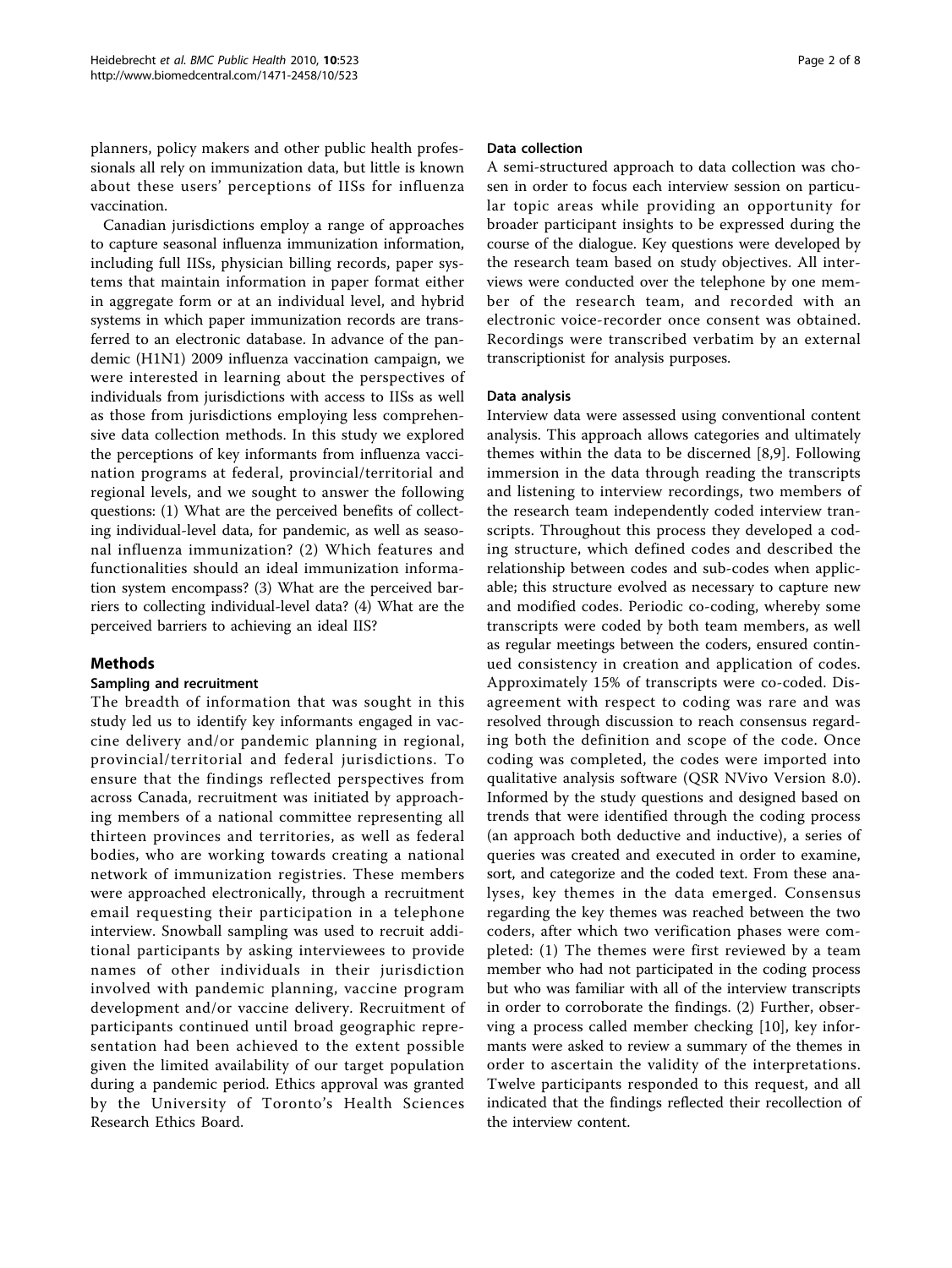#### Results

A total of 31 telephone interviews were conducted during July and August 2009. When participants were approached for approval to include their interview data in an analysis for publication, however, five participants declined this request. The findings presented here reflect 26 interviews conducted with 29 participants (three interviews were conducted with more than one individual); 19 of these participants were recruited through snowball sampling. Saturation was reached before the end of the interview process; no new categories or themes were identified after the  $13<sup>th</sup>$  interview but because of our desire for geographic representation we continued recruitment until this had been achieved.

Respondents included community health nurses, infectious disease coordinators, vaccine program managers, epidemiologists, medical officers of health, and other public health and communicable disease specialists. Participants represented nine provinces and two territories as well as two federal bodies; we were unable to recruit participants from one province and one territory. The majority of participants were involved with pandemic planning, either at a regional, provincial/territorial, or federal level.

4/26 interviews were conducted with users of electronic information systems that captured all vaccinees, and 4/26 systems used by respondents maintained paper records of individual-level data. 6/26 participants' systems retained aggregate counts of vaccinees, and 10/26 systems captured individual-level data electronically for certain sub-populations or in certain jurisdictions. Two respondents had experience with or knowledge about many different approaches to immunization data collection.

#### Perceived benefits of collecting individual-level data

Benefits of individual-level influenza immunization data expressed by participants included both observed and envisioned capabilities, depending on whether or not an interviewee had experience capturing electronic data. Most participants perceived IISs to be valuable, while a small number expressed the view that they were of limited use. The benefits of collecting individual-level immunization data electronically that were shared by the largest number of respondents included assessment of vaccine coverage and patient management. These were expressed as important strengths for both seasonal and pandemic influenza vaccination data.

Access to comprehensive vaccination information within an IIS facilitates in-depth evaluation of vaccine coverage and immunization programs overall. Respondents explained that individual-level immunization data allow (or would allow) them to assess progress towards coverage targets and to create a response plan, if necessary, to improve coverage. Further, access to electronic immunization data meant that respondents would be able to engage in more timely analysis and reporting.

I just find it interesting to actually analyze that data and then use it to see what you can do to - as a target, you know, to increase your rates...Are we reaching who we want to and those populations defined at risk?

In terms of generating a report, you could do it much faster. Because right now we have to physically go through and count all of these things... In terms of the reporting and the records and everything else, it would be a really big time saver.

The added benefit of being able to look at longitudinal coverage data was also noted.

We found it very valuable over the years because we've been able to determine trends, who's getting the vaccine and who isn't. And that's allowed us to target specific risk groups where we feel we need to improve coverage.

Respondents felt that maintaining electronic immunization records allowed them to better manage patient care both at the point of vaccination and during subsequent patient visits. Immunization records that were accessible to other providers were thought to further improve clinical care.

When there's an immunization registry present, if somebody goes to enter the information, they know that that person's had an adverse event 'cause it's flagged automatically. So they know not to immunize that individual.

We had people coming to our health unit saying, "...They won't let me come to work unless I have proof." We would go through boxes of paper consents... and then retrieve that information manually. Now it's just a couple of keyboard clicks and we're there.

The ability to record and track dose number was identified by a large proportion of respondents as an important feature of IISs during a pandemic immunization campaign. (When the interviews were conducted it was believed that a two-dose schedule would be required for all individuals.) Respondents felt strongly about the need to have accessible information at the point of service to assess a client's prior vaccination history and provide the appropriate service, observing the need to properly space doses in order to ensure effectiveness.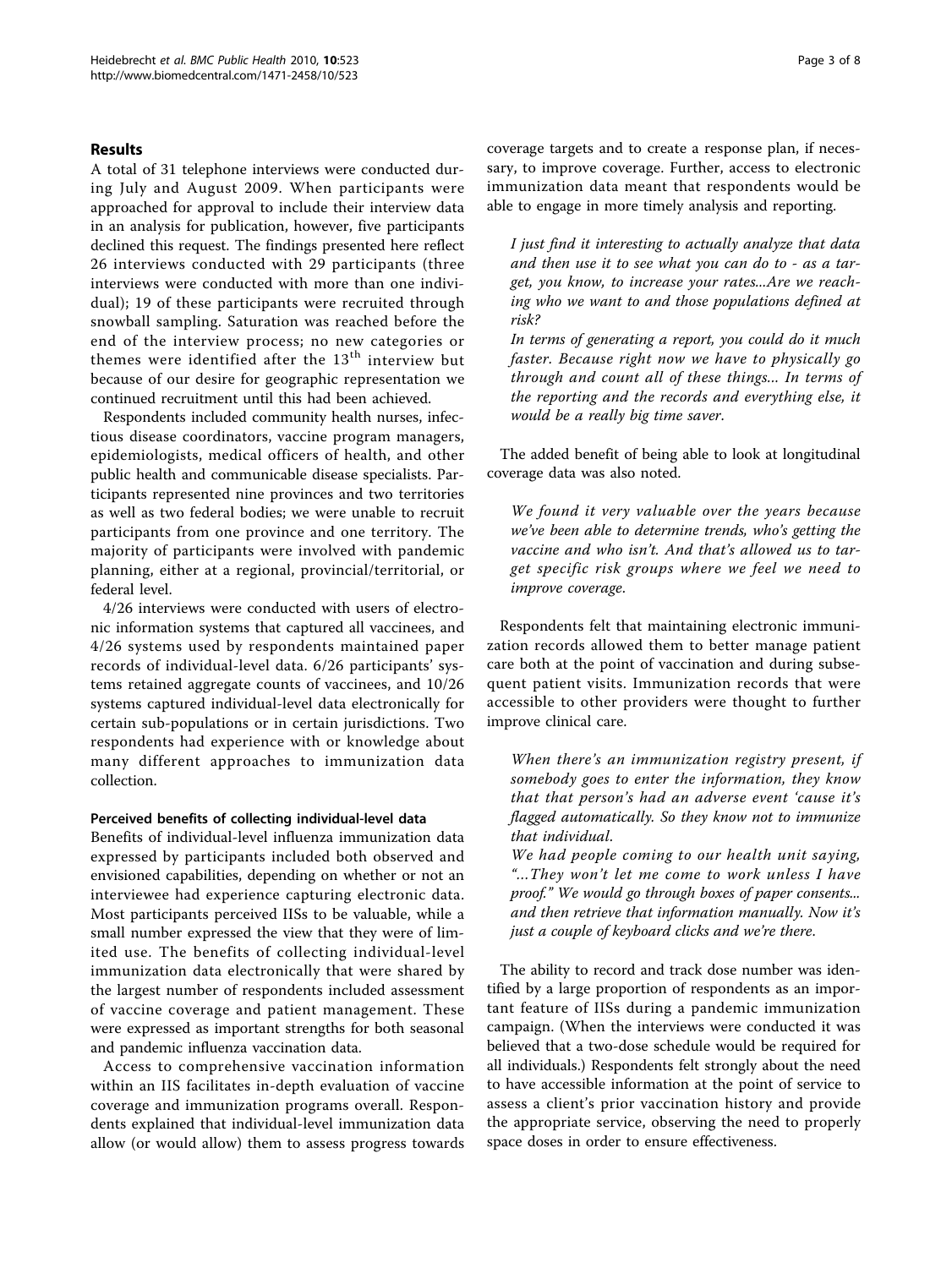But in terms of pandemic, because it is the two doses, whatever they determine, 21, you know, 28 days apart, then to ensure that the time period is accurate, that would be important. Because otherwise you're depending on that individual to come back when they're supposed to and, you know, that often doesn't work.

Other perceived benefits of the collection of individual-level data were expressed by fewer participants. Some respondents described the importance of monitoring adverse events following immunization, especially in the context of a new vaccine containing an adjuvant, and felt that IISs are/would be particularly useful for this, although others noted that it was possible to monitor adverse events without individual-level immunization data. Facilitating the evaluation of vaccine effectiveness through the availability of definitive information about who had been vaccinated and who had not was also expressed as a benefit of an IIS, as was improved efficiency at the point of care.

Two respondents pointed out that there are many unknowns associated with a pandemic - including a new vaccine - and explained that the greater the availability of individual-level data, the more in-depth the analyses that could be conducted when and if needed.

With pandemic vaccine there's so much that we don't know about it. We don't know will we have a lot of adverse reactions, will we have enough to give two doses immediately, will we have to recall later when we have some more vaccine available... So I feel it's almost more crucial to have the individual information with pandemic than it is with seasonal influenza.

A small number of participants felt that the increased effort required to collect individual-level data did not outweigh the benefits, and that resources would be more appropriately applied to other elements of the vaccination program. Assuming that individual-level data would have to be collected and captured electronically in two separate phases (which, depending on the type of system, is not necessarily true), they believed that staff time could be better spent engaged in clinical work. Another individual was appreciative of the value of IISs, but cautioned that: "You have to be careful that, you know, the management of the system doesn't outweigh what you can actually get out of it."

## Features of an optimal system

It was important to understand which system features would allow key informants to realize the benefits of IISs. Prior to each interview, participants were provided

with a proposed set of critical and optional IIS functionalities about which we requested feedback during the interview. Responses described in the following section were based on participants' experiences and supplemented with reactions to this list. Again depending on experience, respondents described features of current systems that were already performing well, or desired characteristics that they perceived as critical to achieving an ideal IIS.

Many key informants described the same several features and functionalities as important for an optimal IIS; system flexibility, rapidity of data capture, and universality were common themes. System portability and widespread accessibility were identified as being key to facilitate consistency of reporting in a range of immunization settings. Web-based systems, as well as systems that could operate in a disconnected mode and subsequently be reintegrated with the central system, were viewed as advantageous for maintaining comprehensive patient registries.

[What] stands out right away for me is portability, the ability to take that system into remote areas or, you know, school gymnasiums and be able to use that system.

The operation in the disconnected mode is essential because, you know, like, when you look at our rural population in [province], we do many clinics out in the rural areas and it's really necessary to have that.

Reporting functionalities were critical to key informants, and many mentioned the value of customizable reporting software. In addition, rapid, efficient data collection and entry was an important consideration for respondents. Features mentioned included pre-populated data fields and bar-code scanning of lot number and client health insurance cards. Lastly, the availability of real-time or close to real-time data was described as ideal by several key informants.

Obviously it'd have to be easy..., a swipe of the health card, you know, to populate demographics, those kinds of things. I think it's really important that it be quick because where you often get your bottleneck is right at the registration desk... It has to be able to generate reports, those reports that the Ministry requires.

We want to be able to look and see how we're doing on an ongoing basis, not just quarterly or whatever... I really think it's important to have real-time connectivity to a central database.

Many key informants felt that a universal IIS would be of high value both to vaccine administrators as well as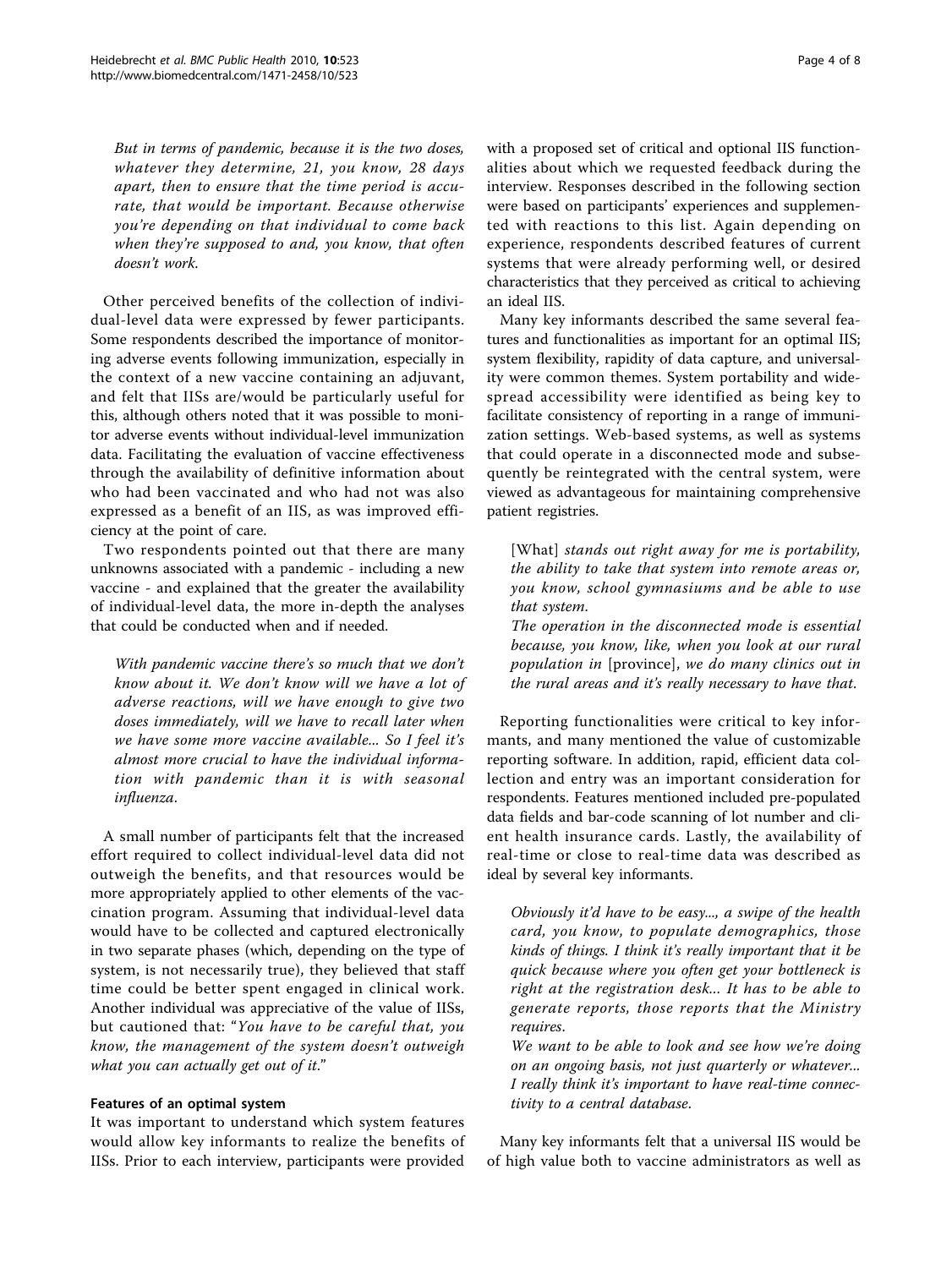vaccinees. Some respondents described the usefulness of a national IIS, while others explained that even a standard system within one health region that was used by all vaccine providers would be an improvement. Universality would allow consistency of immunization records to be maintained to accommodate patients who relocate, and would also permit broader and more comprehensive analyses, including cross-jurisdictional coverage assessment. IISs that were either integrated with or could be linked to other health registries or full electronic health records were mentioned as being particularly ideal.

Whatever the system is, everybody that has access to the vaccine needs to be reporting in the same way, in real time.

People move around and so it would be very helpful to have something that you could really track people, people's immunization no matter where they are and you'd get much better– higher quality information if you had it all in one place.

The biggest shortcoming right now is that our vaccination system is not integrated with the client's health record. That's the number one thing. If we could have all the information we currently collect related to vaccination but have that as a part of the– one client, one health record concept.

Additional features that were described by a small number of respondents as being ideal included clinic and inventory management components, reminder tools, flags for missed doses and previous reactions, and the ability to print off immunization records.

#### Barriers to implementation

While respondents described many benefits of collecting individual-level immunization data, few public health jurisdictions in the country rely exclusively on IISs for influenza vaccination data collection. Many use IISs or other registries to capture data for certain populations but the capacity of these jurisdictions to assess coverage and conduct other program evaluation exercises is limited. Interview informants consistently described the same key barriers to the implementation and operation of an ideal IIS.

Financial and human resource constraints were identified as barriers by the majority of respondents. Although these constraints were often mentioned generally, many respondents went on to describe system elements that would be particularly resource-intensive. These included the requisite hardware and software, the combination of clinical and technological expertise required to develop and manage an IIS, and the intensity of staff training that would have to be involved to ensure that individuals with clinical responsibilities could interface with the IIS appropriately. The difficulty and expense of ensuring continual remote system access for on-going data collection was also mentioned as a barrier.

It's hard for me to picture even having that level of information put into an electronic system only because of the amount of PCs that would be needed and the amount of staff training, you know, to get that together. It's a lot easier to have someone trained how to fill in a piece of paper ...and it requires a lot less dollar input.

Very few people who know a lot about immunization and a lot about what happens on the front lines and a lot about what analysis could be done, are comfortable enough with the IT components that are required... Similarly, on the IT or the vendor side, they often understand so poorly how immunization works and how the information will be analyzed, they themselves have no idea whether what they're offering makes sense or not. And there's a need to have people who can serve to translate between the two groups and there aren't– there just aren't very many people like that in the system.

Some respondents expressed concern about competing financial and political priorities within their jurisdictions. Investing time and resources to develop and implement a new IIS, especially when a national system may be forthcoming, can be difficult to justify. (A new public health system with IIS functionality is being developed in Canada, and while it is anticipated that this system - Panorama will meet some of the immunization surveillance criteria that are presented here, few details regarding time to implementation are publicly available at the time of this paper's drafting.) Among the participants who felt more strongly about the value of IISs for pandemic influenza than for seasonal, some had trouble with the idea of devoting the resources that would be required toward something that would be most useful for a relatively short period of time.

I think that the bulk of the funding towards immunization has always been towards purchasing of vaccines and just distributing it. And not a lot of thought's been put to monitoring the records and monitoring coverage. I think that it's just not been a priority. Unfortunately, Panorama, which would have been the answer because it would be a single type of registry that could have been modified across the country for all– and accessible to all provinces and territories, I'm not sure if it's going to meet all of the requirements.

To implement a new system needs a lot of adjustment and a lot of preparation. I think if it's done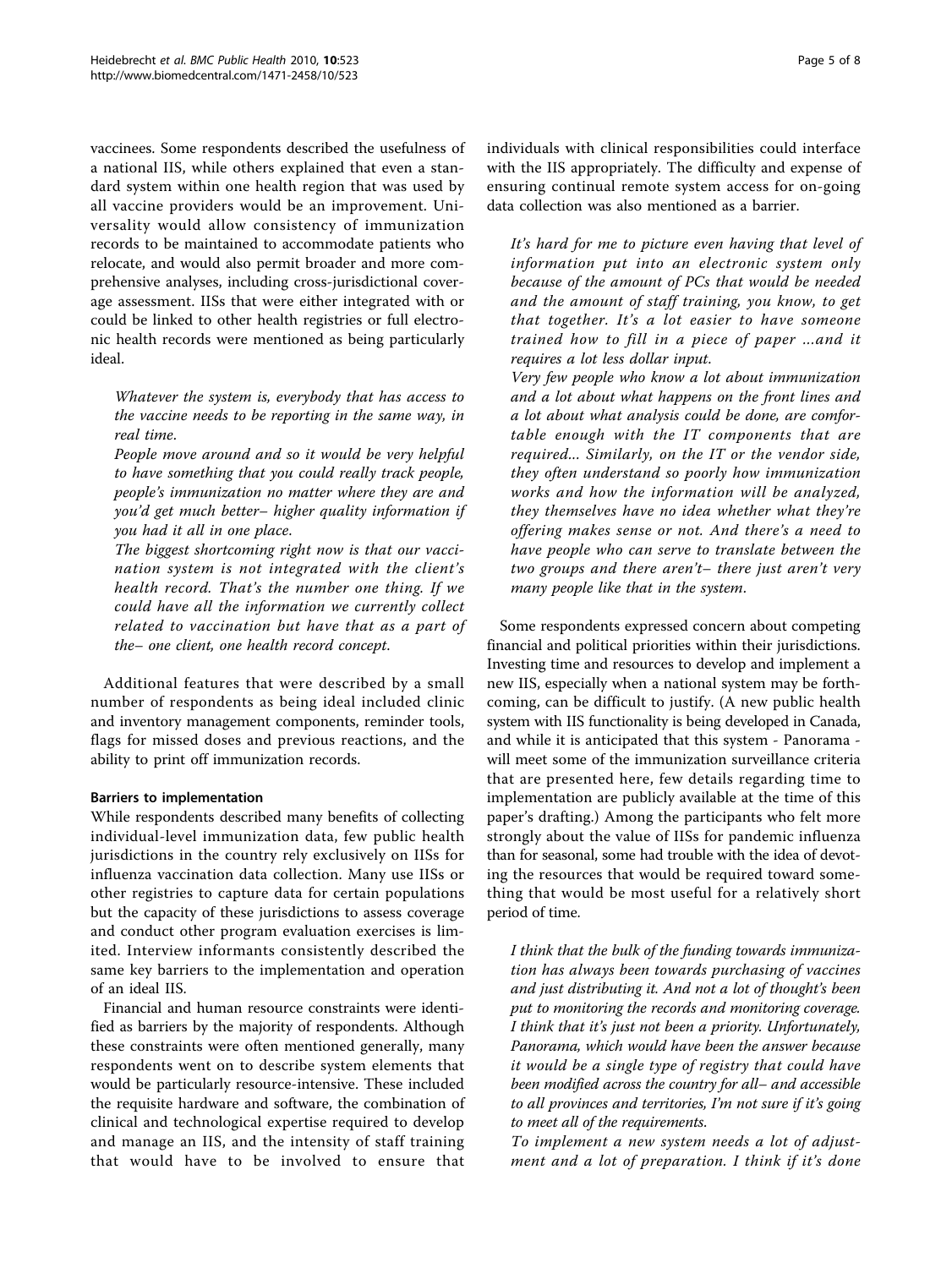[during] an already difficult situation with lack of resources and extremely high level of emergency, like, pandemic immunization, it adds to the difficulty...

Patient privacy and confidentiality were identified by several respondents as important issues that must be considered; personal health information legislation especially when it differs across jurisdictions - may make the implementation of an IIS difficult, or may mean that data may only legally be shared with certain parties. Consent laws in some jurisdictions may limit the accessibility of patient data for linkage or analysis.

It's certainly the privacy and confidentiality. I hate saying that they're barriers but they– but it is, in a way...There are criteria that have to be met in order for them to agree to allow us to populate this database that we're trying to develop. So we have to meet those regulations.

As it stands we cannot have access to the health insurance database where we would have a common denominator and after it would be easier to put into [immunization registry], but it cannot for the time being work this way...Because of individual consent laws. It's very sensitive.

The last barrier to the implementation of an IIS described by study participants is the fact that in some jurisdictions multiple providers administer influenza vaccines. Key informants pointed out that some providers have no incentive to collect electronic individuallevel immunization information, or may not be willing to share their data or to report into a shared electronic system. Even with acceptance by all providers, ensuring that a system is compatible across the full range of health systems in a jurisdiction is challenging.

We are not the biggest provider of flu vaccine in terms of– who gives the actual immunizations...primary care providers and other agencies are. And they're notoriously bad for giving information...We have many different systems going on here...you have one hospital system, the physicians are probably looking at an electronic record. We're looking at Panorama in public health ...Would there be some way of coordinating so that we'd be one?

## **Discussion**

In recent years there has been a strong push in Canada for the establishment of electronic health records [[11,12\]](#page-7-0), and while the country is moving in the direction of a network of provincial/territorial electronic patient registries, the completion of these registries is likely many years in the future. Findings from this study suggest that the immunization component of these registries will be welcomed by and useful to many public health planners and decision-makers, and that the implementation of systems that permit individual-level influenza immunization information to be captured electronically in the interim would be valuable. Key benefits of collecting data at this level of granularity using an electronic platform as expressed by participants in this study include assessment of vaccine coverage across a range of population groups, care management, and rapid availability of data for reporting and analysis.

There are important distinctions between the collection of individual-level data and a full IIS [[1](#page-7-0)], and in this study we were interested in experiences with and perceptions of both. We observed that the perceived potential usefulness and barriers to implementation vary depending on the approach to data collection that an individual knows of or has experienced. Participants familiar with collection of information on paper followed by manual entry into an electronic system (currently a common approach in Canada) were concerned about how time consuming this process could be and were supportive of system features that would expedite data entry. In contrast, some systems are fully electronic at the point of care and although this implies intensive infrastructure requirements (a computer at every registration and nursing station, for example), it also reduces data entry requirements considerably while providing real-time or close to real-time access to data. Depending on the population size and resources of a particular jurisdiction, the appropriateness of these approaches will vary.

Patient privacy was an important theme that emerged as a barrier to a comprehensive IIS. While it varies by province and territory, privacy legislation in Canada appropriately limits which parties can be custodians of personal health information, and this may mean that individual-level data cannot be shared with particular groups. Further, in order to build a more complete health profile for clients, immunization data from multiple providers must be linked to a common file. To accomplish this, a unique identifier must be sufficiently widely used to be attached to records in multiple environments but adequately flexible to be used across these environments with the appropriate privacy controls. With a growing commitment to the establishment of comprehensive patient registries these are not insurmountable challenges; linkage can be carried out by parties with the authorization to possess personal health information, and de-identified datasets and aggregated data can then be shared among other public health users. When data are required for research purposes, however, navigating multiple jurisdictions' data sharing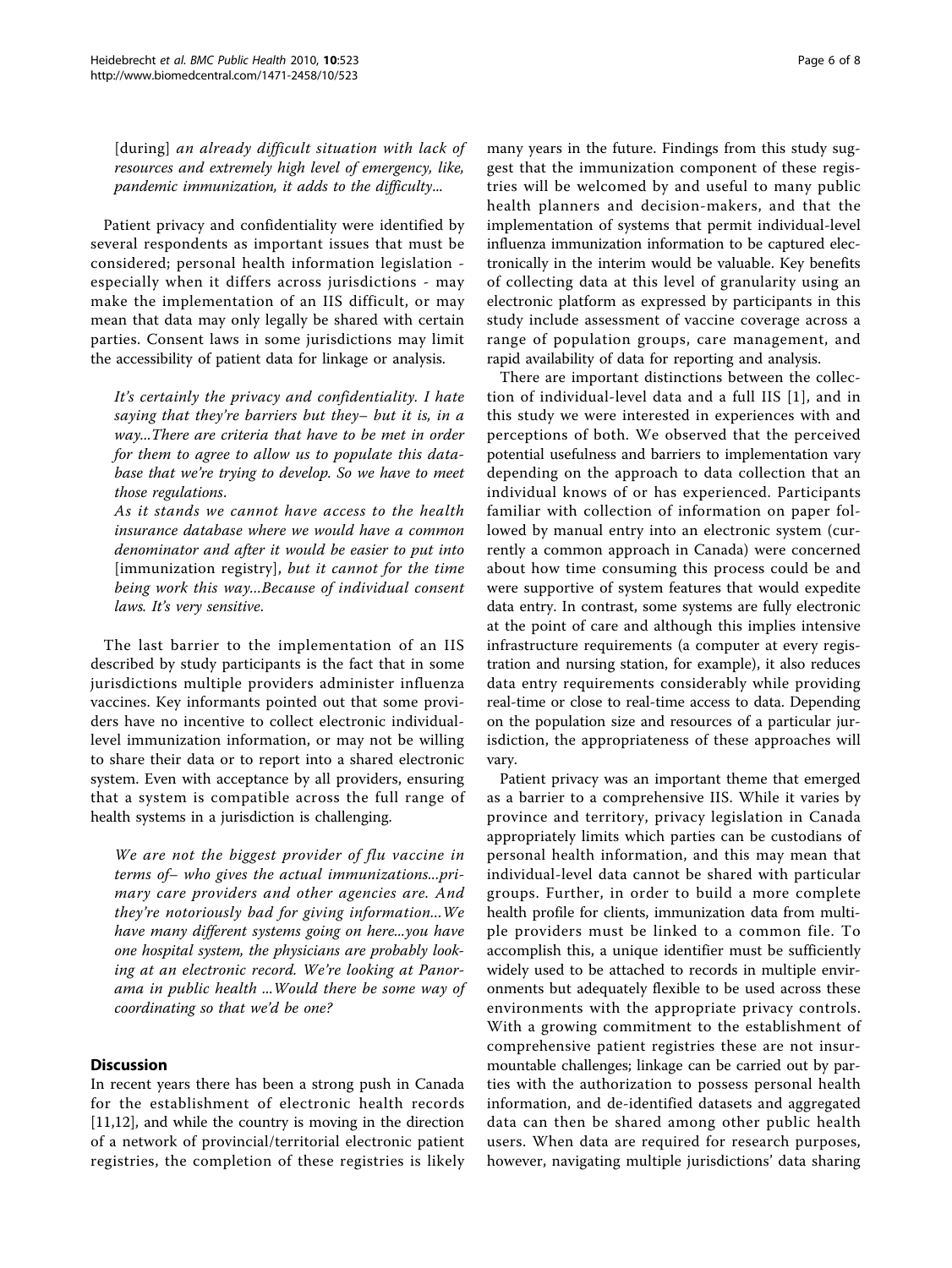and approvals processes can prove time-consuming even when patients have given consent for their health information to be used in this way [[13\]](#page-7-0).

Lack of common interest in collecting individual-level influenza immunization data and data sharing between public health organizations and other vaccination providers were perhaps the most daunting barriers to the implementation of complete, electronic immunization records revealed by respondents. This is especially challenging in jurisdictions where the majority of vaccinations are administered by community physicians. Participants explained that it is often very difficult to obtain vaccination information from primary care providers (even when this data is recorded electronically), which makes accurate assessment of vaccine coverage nearly impossible. However, these barriers have been overcome in many jurisdictions globally [\[14](#page-7-0)-[18\]](#page-7-0), as well as within Canada [[19,20\]](#page-7-0), through the development of provincial, state and national registries that are designed to receive data from multiple providers. In some areas, financial incentives have been helpful to encourage data sharing; for example, in Australia an 'information incentive' is offered to all vaccine providers who report completed vaccination schedules to the Australian Childhood Immunisation Register [[16\]](#page-7-0).

## Limitations

As a result of our sampling approach, the individuals we recruited were almost all representatives of public health organizations. It would be valuable to gain insights into the perspectives of primary care practitioners and other vaccine administrators. Further, because our original sample comprised members of a committee working towards creating a national network of immunization registries, it is not surprising that these individuals were supportive of the collection of individual-level influenza immunization data. Other key informants to whom we were referred by the initial respondents - and who made up the majority of the study population - were not part of this network, however, and thus provided a more balanced perspective. Nevertheless, we acknowledge that this sampling approach may have introduced bias into the work.

This work was conducted between the first and second waves of an influenza pandemic, and results may have been different if we had not interviewed at a time when there was an increased sense of urgency related to immunization data. Likely due in part to the timing of our research, we were unable to recruit participants from two jurisdictions. Respondents from these areas would have added unique and valuable perspective to this work. Further, although they initially consented to contribute to this research as key informants, five individuals from provincial and federal immunization

programs declined our request to include their interviews in this analysis. However, other representation from these jurisdictions was included in the analysis.

#### Conclusions

Further research is required to evaluate whether there is a link between detailed influenza immunization recordkeeping and improved health outcomes. Based on the perceived benefits revealed by this work, however, we recommend that health jurisdictions across Canada consider supporting the implementation of mechanisms to electronically capture individual-level influenza immunization data, and work to improve dialogue between public health and other vaccine providers regarding the collection and sharing of immunization information.

#### Abbreviations

IIS: immunization information system.

#### Acknowledgements

PCIRN Vaccine Coverage Theme Group members are: David Allison, Julie Bettinger, Nicole Boulianne, Stephanie Brien, David Buckeridge, Larry Chambers, Natasha Crowcroft, Shelley Deeks, Michael Finkelstein, Julie Foisy, Effie Gournis, Maryse Guay, Jemila Hamid, Christine Heidebrecht, Donna Kalailieff, Faron Kolbe, Jeff Kwong, Allison McGeer, Jane Nassif, Jennifer Pereira, Susan Quach, Sherman Quan, Beate Sander, Chris Sikora, and Don Willison This study was supported by an operating grant from the Public Health Agency of Canada and the Canadian Institutes of Health Research. The Canadian Association for Immunization Research and Evaluation provided networking assistance. We are grateful for the contributions and support of the individuals who participated in the interviews. We thank Susan Quach and Stephanie Brien for reviewing the manuscript and providing valuable feedback.

#### Author details

<sup>1</sup>Department of Surveillance and Epidemiology, Ontario Agency for Health Protection and Promotion, Toronto, Canada. <sup>2</sup>University Health Network Toronto, Canada. <sup>3</sup>Dalla Lana School of Public Health, University of Toronto Toronto, Canada. <sup>4</sup>Toronto Public Health, Toronto, Canada. <sup>5</sup>Department of Laboratory Medicine and Pathobiology, University of Toronto, Toronto, Canada. <sup>6</sup>Department of Epidemiology, Biostatistics, and Occupational Health, McGill University, Montréal, Canada. <sup>7</sup>Direction de santé publique de Montréal, Vigie et protection, Montréal, Canada. <sup>8</sup>Département des sciences de la santé communautaire, Université de Sherbrooke, Longueuil, Canada. <sup>9</sup>Institut national de santé publique du Québec, Montréal, Canada. <sup>10</sup>Agence de la santé et des services sociaux de la Montérégie, Longueuil, Canada. <sup>11</sup>Centre de recherche de l'Hôpital Charles LeMoyne, Longueuil, Canada.<br><sup>12</sup>School of Public Health, University of Alberta, Edmonton, Canada. <sup>13</sup>Institute for Clinical Evaluative Sciences, Toronto, Canada. <sup>14</sup>Department of Family and Community Medicine, University of Toronto, Toronto, Canada.

#### Authors' contributions

JF, SQ, MF, NSC, DLB, MG, CAS and JCK designed the study; JF conducted the interviews; and CLH and JAP developed and applied the coding structure, supported by JF, SQ, DJW, SLD, MF, NSC, DLB, MG, CAS and JCK. CLH and JCK drafted the manuscript with contributions from JAP, JF, SQ, DJW, SLD, MF, NSC, DLB, MG and CAS. All authors read and approved the manuscript.

#### Competing interests

The authors declare that they have no competing interests.

Received: 16 March 2010 Accepted: 31 August 2010 Published: 31 August 2010